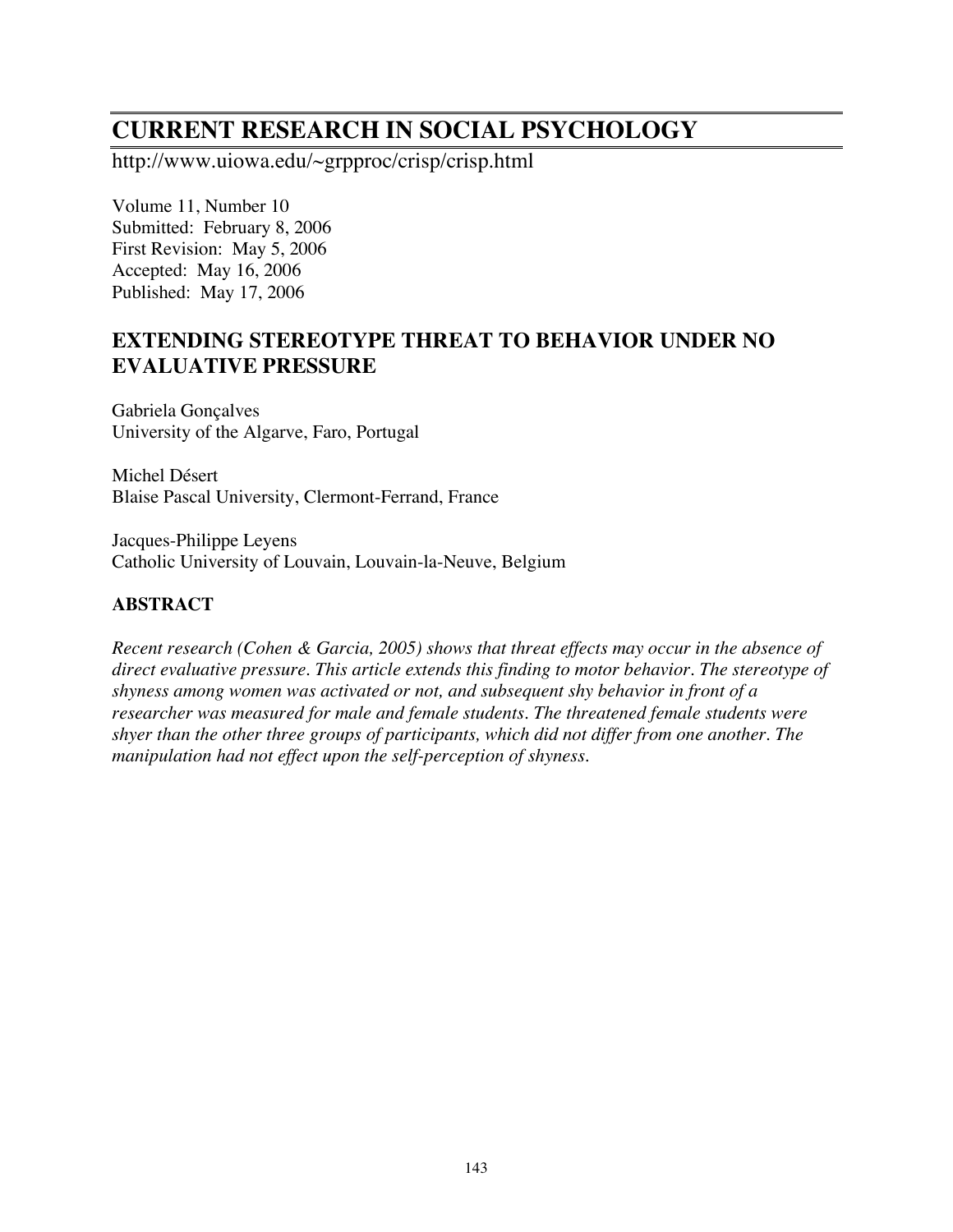## **INTRODUCTION**

"Stereotype threat is the realization that one's performance on a particular task might confirm a negative stereotype about one's group (Steele & Aronson, 1995). Once evoked, this concern may hinder the performance of stereotyped individuals in various evaluative contexts" (Bosson, Haymovitz, & Pinel, 2004, p. 247). The stereotype threat phenomenon is a reliable one that has been obtained with a variety of samples and tasks. Relative to their counter-parts in a nondiagnostic condition, African-Americans (Steele & Aronson, 1995), low SES Whites (Croizet & Claire, 1998), females (Spencer et al., 1999), and men (Leyens et al., 2000) do poorly in vocabulary, math, and affect recognition when confronted to a diagnostic evaluation condition. Diagnostic evaluation means here a comparison with the results obtained by individuals pertaining to non-stigmatized groups. The present paper aims at examining two questions. First, does the stereotype threat affect (motor) behavior in addition to written or oral (cognitive) performances? Second, and linked to the first question, is evaluation a necessary requisite for the deleterious effects of stereotype threat? In other words, will stereotype threat extend to overt behaviors accomplished in the absence of explicit evaluation?

To the best of our knowledge, only two sets of studies have tested the behavioral effects of stereotype threat. Stone et al. (1999) conducted two studies in which they presented a golf game as testing strategic thinking or natural athletic ability. Their participants were European-Americans and African-Americans, which means that sports intelligence applied to the former students and athletic ability to the latter ones. When told that the task measured strategic thinking, underperformance occurred, as expected, for the African-American participants. The results were less pronounced for European-Americans informed that the task required athletic ability. The results were non significant in the first study, and in the second one only participants highly involved in sports lowered their performance when they were not given a (mis)attributional reason for their (hypothetical) arousal. Désert et al. (2005) obtained stronger behavioral results in two experiments with female participants who were threatened or not with the stereotype that women are more anxious than men when delivering a speech. These participants were filmed during their speech and, in both studies, judges rated the threatened female students as more anxious than the non-threatened ones. There is thus evidence that stereotype threat is not limited to the cognitive sphere and can have deleterious effects on behavior, but this evidence is still scarce.

Can stereotype threat occur in a non-evaluative setting? In a study by Steele and Aronson (1995, St. 4), African-American students performed a difficult verbal task. The results obtained by those who had had to indicate their race before starting the task were significantly lower. In this experiment, the instructions did not mention an ulterior evaluation, but it is likely that participants inferred that such an evaluation would take place. Otherwise, why was it necessary to reveal one's race? In another study (Bosson, Haymovitz & Pinel, 2004), gay and bisexual males knew that their interactions with 4-6 years old children were videotaped. Just before entering this evaluative setting, half of the participants revealed their sexual orientation while nothing was asked from the rest of them. Those participants who had exposed their sexual orientation were judged to behave less skillfully and more anxiously with the children than those who had been allowed to keep their sexual orientation secret. In this experiment, therefore, evaluation was present, but it was not sufficient to provoke stereotype threat effects, most likely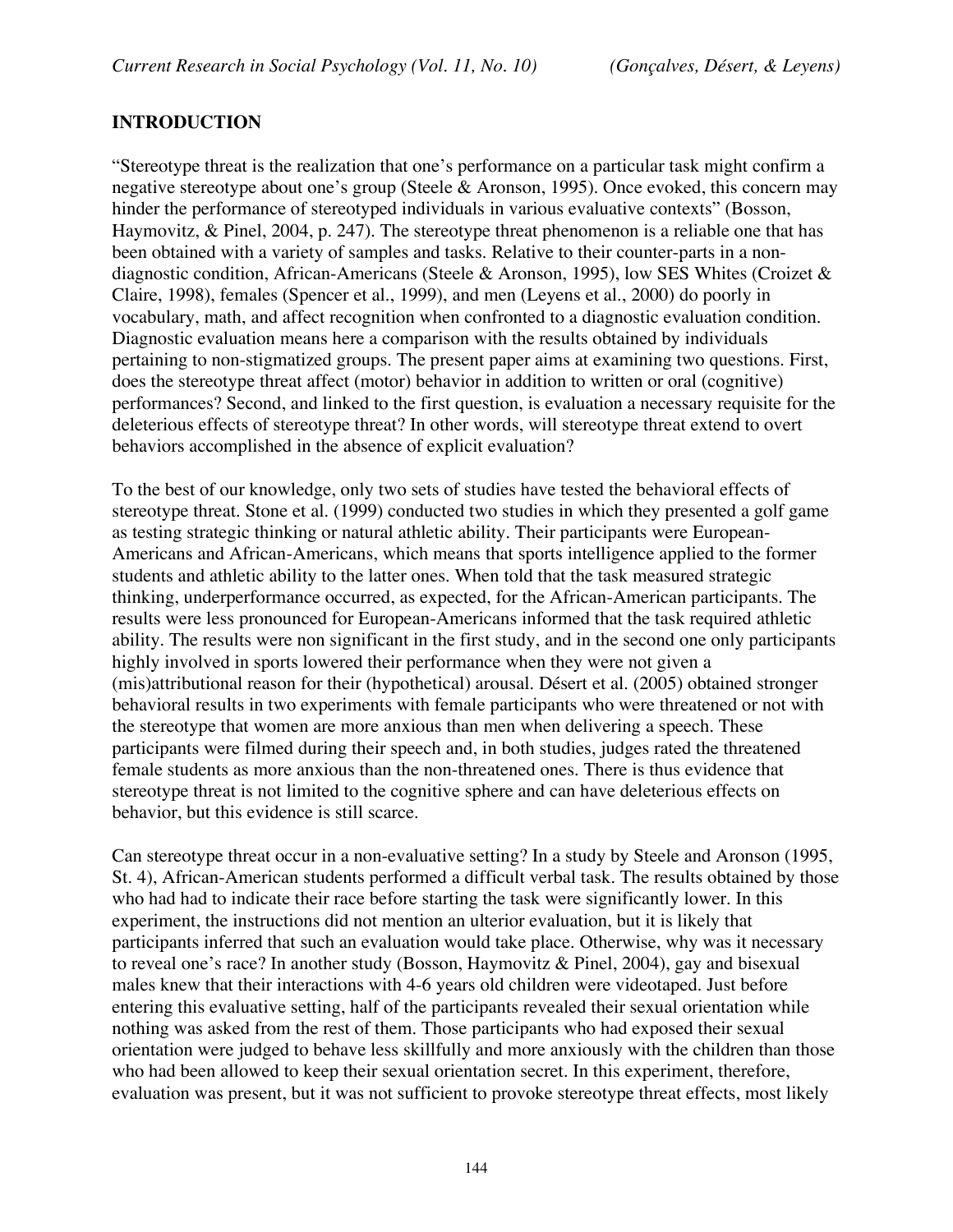because sexual orientation is not a visible characteristic. The design and the procedure did not allow verifying whether evaluation was also unnecessary.

Theoretically, and as stated at the start of this article, stereotype threat research implies the fear that one's performance will confirm the negative stereotype of one's group. For this fear to exist, there must be an explicit evaluation like in typical studies of this line of studies. Another possibility is that evaluation may be self-generated like it is the case with self-awareness (Duval & Wicklund, 1972) when individuals become conscious of their self and stress its deficiencies. Whatever the source of evaluation, it remains that scholars of stereotype threat propose a nondirect link between the threat and the performance. Stated otherwise, some affective or cognitive process should mediate the impact of threat upon performance. It is remarkable that all the efforts at finding possible mediators have taken for granted the fact that the fear of evaluation interferes with performance. The most obvious example is anxiety. Evaluation implied by stereotype threat should engender anxiety and this anxiety should deter the performance. Another plausible process is mental load. Stereotype threat may lead threatened people to think about their capacity and possible performance, and these thoughts may interfere with the performance itself. Croizet et al. (2004) measured mental load by HRV (heart period variability) and found that it moderated, but did not mediate, stereotype threat. Schmader and Johns (2003) worked with women and a math test. They showed that a reduction in working memory capacity mediated stereotype threat. Several tests have been conducted unsuccessfully with self-reported anxiety (see Wheeler & Petty, 2001). Recently, Bosson et al. (2004) measured behavioral (nonverbal) anxiety and found that this non-reactive measure mediated the stereotype threat effects.

It seems fair to conclude that the reasoning behind the stereotype threat research implies some sort of evaluation, which, by apprehension, interfering thoughts, reduction of working memory, mental load, etc., leads to a decrement of performance. Direct evaluation is also present in another interpretation of the results obtained by stereotype threat researchers. Lovaglia et al. (2004), for instance, reasoned that lower performance by members of low-status groups who are under evaluation pressure might be provoked by fear of consequences, that is, doing too well for their group. A test of the latter interpretation supports both the differential expected consequences interpretation and the classic stereotype threat one. In the present context, it is important to note that both interpretations call for direct evaluative pressure.

In a recent series of studies, however, Cohen and Garcia (2005) showed that decrements of reported self-esteem and self-efficacy in math could be obtained by participants who were not directly faced with evaluative pressure. In four studies, Black students overheard the typical threatening or non-threatening instructions to another Black individual (i. e., a confederate) who had to solve a very difficult math test, while they were simply asked to fill in questionnaires. Reported self-esteem was consistently lower in the threat condition than in the no-threat one. Even more importantly, in Study 4, participants were requested to rate their ability in math. The scores of math self-efficacy were significantly lower in the threat than in the non-threat condition. In other words, the threat facing a member of a given racial group (i. e., the confederate) becomes collective in the sense that it is shared by other members of the same group. In fact, in a correlational study, the same authors (Cohen & Garcia, 2005) found that the more Black students felt chronically threatened by the negative stereotypes of their group, the worse was their academic performance.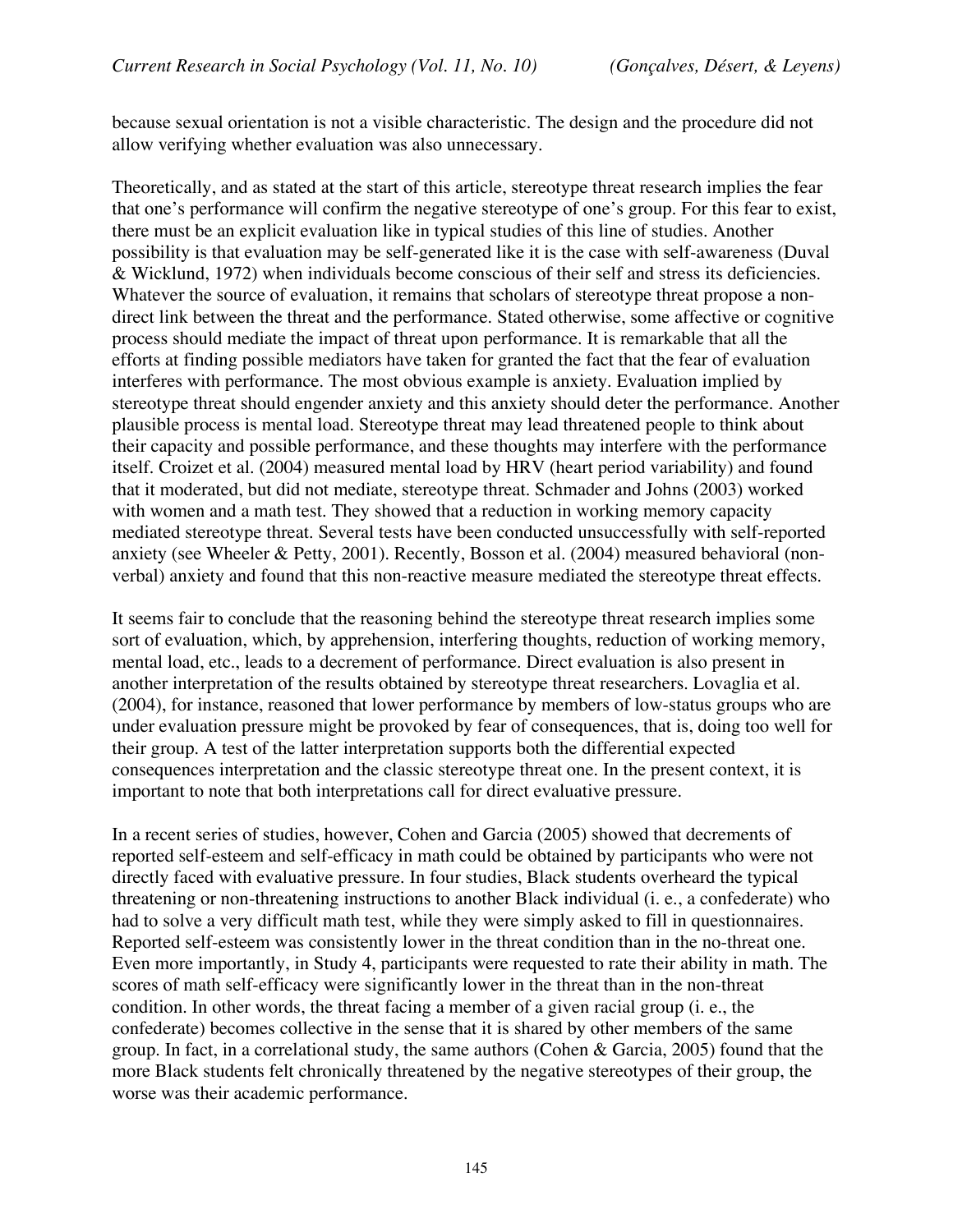The latter research evidences that threat, without direct evaluative pressure, is sufficient to produce results consistent with the stereotype threat line of research. The present experiment tests the same idea with a behavioral measure. Male and female students were blatantly exposed, or not, to the female stereotype of shyness (Bem, 1974; Eagly, 1987). Later on, they were faced with a situation in which it was possible, and not requested, to react with an overt behavior of shyness or assurance. Stated otherwise, female students were, or not, threatened by a negative stereotype of their group, but their behavior was observed in the absence of a direct evaluative pressure. According to the stereotype threat perspective, only the threatened female students should be influenced by the stereotype of shyness.

Although the stereotype threat literature has not been very successful at finding mediating factors, we attempted to verify whether self-perception could explain the behavior of the participants. Indeed, a couple of studies have suggested that the effect of stereotype threat on intellectual performances is due to expectations on the part of the participants (Stangor, Carr, & Kiang, 1998; Cadinu, Maass, Frigerio, Impagliazzo, & Latinoti, 2003). Following this reasoning, one might expect that the activation of the stereotype of the shy woman would affect the perception of shyness of the female participants and that this self-perception would be responsible for the behavior.

#### **METHOD**

#### **Design and Participants**

The study consisted of a 2 (Gender: man vs. woman) X 2 (Activation: threat vs. control) design. Fifty-six students (28 men and 28 women), recruited in the streets of Louvain-la-Neuve in Belgium, accepted participating in the experiment.

#### **Procedure**

Participants were tested individually. When arriving at the laboratory, the participant was led into the office of a first experimenter, introduced as a lecturer at the Faculty of Psychology and Educational Sciences. She, in turn, explained that the experiment itself would take place with another experimenter in another room but that she could not reveal the purpose of the study. She insisted on the fact that the second experimenter could not receive the participant immediately because he was very busy. She further added that her task was to collect biographical data pertaining to the participants in order to alleviate the second experimenter's workload. The supposed lecturer started by asking the participant his/her age, number of years of completed studies, and the area of studies he/she had enrolled in. Then, she asked the participant to evaluate to what extent a series of personality traits, which she called out loud, applied to him/her personally. The participant answered in writing on a 7-point scale, from 1 (nothing) to 7 (totally). These traits had been taken from Bem's (1974) androgyny scale and half of them referred to masculine traits and the other half to feminine traits. The aim of this task was to keep the participant busy for enough time to expose him/her to the experimental manipulation.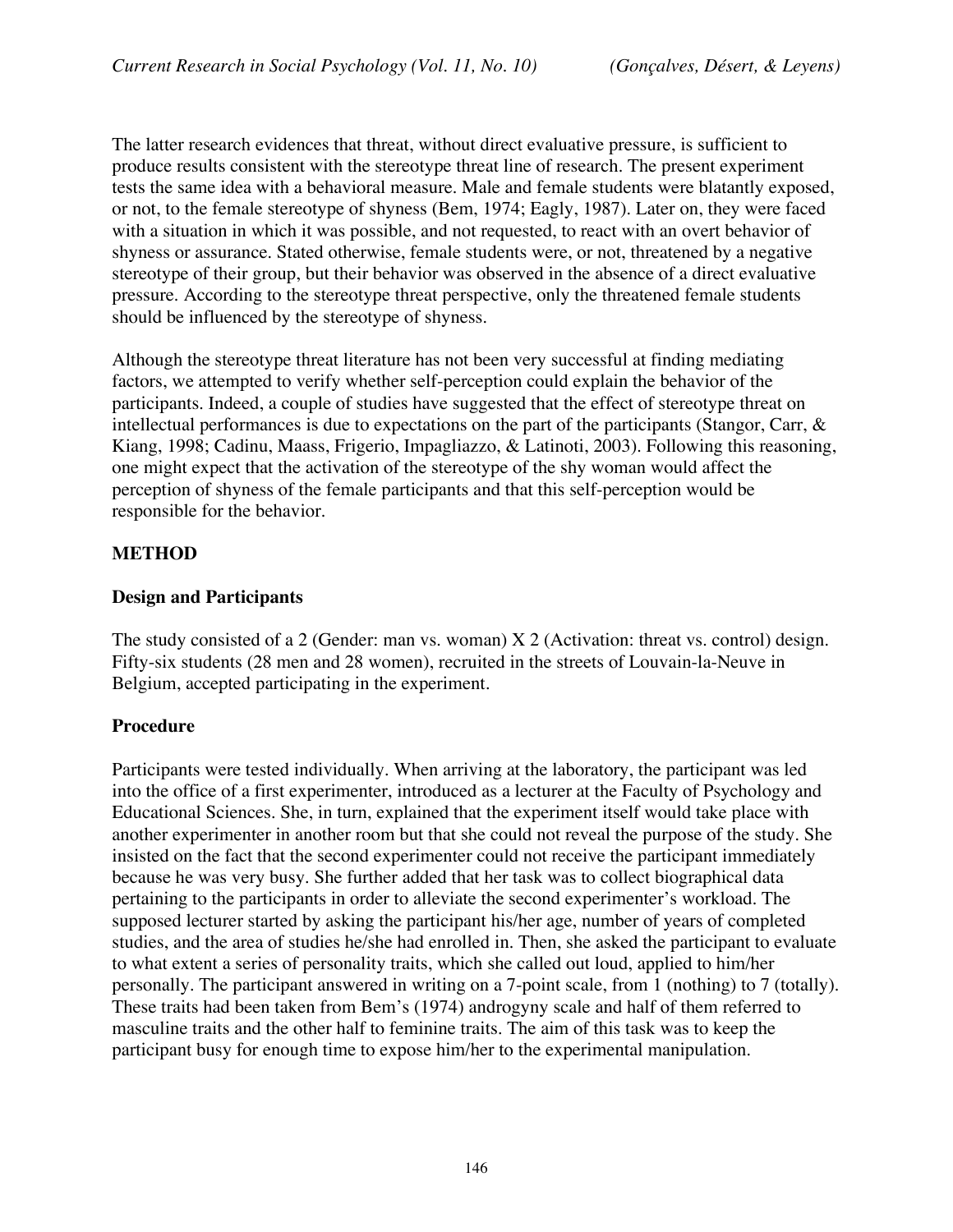During the completion of the questionnaire, four confederates (aged approximately the same as the participants) entered the room in a pre-established and constant order (boy, girl, girl, boy). These confederates wished to hand in a report to the female experimenter posing as lecturer. Systematically, the men would enter the room with an affirmative step, upon knocking on the door but without waiting for a reply. The women, on the other hand, would knock lightly and await the lecturer's second reply before timidly entering the room.

The experimental manipulation was introduced by means of the lecturer's reaction regarding the confederates' behaviors. In the condition of non-threat, she made no comment. By contrast, in the threat condition, as soon as the second student (i.e., the first female confederate) had left the room, she remarked aloud: "Girls are still more shy than boys. And it is not an advantage to succeed in life."

After the fourth confederate's intervention and as soon as the participant finished answering the items, he/she was guided to the second experimenter's office. The lecturer opened the door, made him/her go in, and closed the door behind him/her. The participant found himself/herself standing in a big office without a chair to sit on. The second experimenter, a young man, sat at a desk, working on a computer, and did not pay attention to the person who had just walked in. Actually, he set the chronometer from the moment the participant entered the office and stopped it only when the participant called his attention, with a time limit set at 300 seconds (5 minutes). The experimenter was unaware of which condition the participant was in. Once the chronometer was stopped, he explained that the experiment was over, invited the participant to fill in a postquestionnaire, and debriefed him/her.

The participant's reaction time (measured in seconds) was the main dependent variable in this study.

## **Post-Questionnaire**

The post-questionnaire consisted of five 7-point scale questions. Two of the items tested the extent to which the participant believed there were differences in gender on the level of shyness: *"According to you, are men generally more shy than women?"* and *"According to you, are women generally more shy than men?"* The two questions verified the extent to which participants agreed about the existence of the female stereotype of shyness. Finally, participants evaluated their perceived level of shyness through three questions: *"To what extent do you see yourself as a shy individual? Compared to other men/women (in-group)? Compared to other women/men (out-group)?"*

## **RESULTS**

#### **Reaction Times**

A 2 (Gender: men vs. women) X 2 (Activation: threat vs. control) ANOVA over reaction times in seconds shows a main effect on gender,  $F(1,52) = 4.66$ ,  $p < .04$ , as well as a main effect of the stereotype threat,  $F(1,52) = 4.36$ ,  $p < .05$ . Threatened participants (M = 90 s) were slower to react than non-threatened ones ( $M = 47$  s). Moreover, women were slower to approach the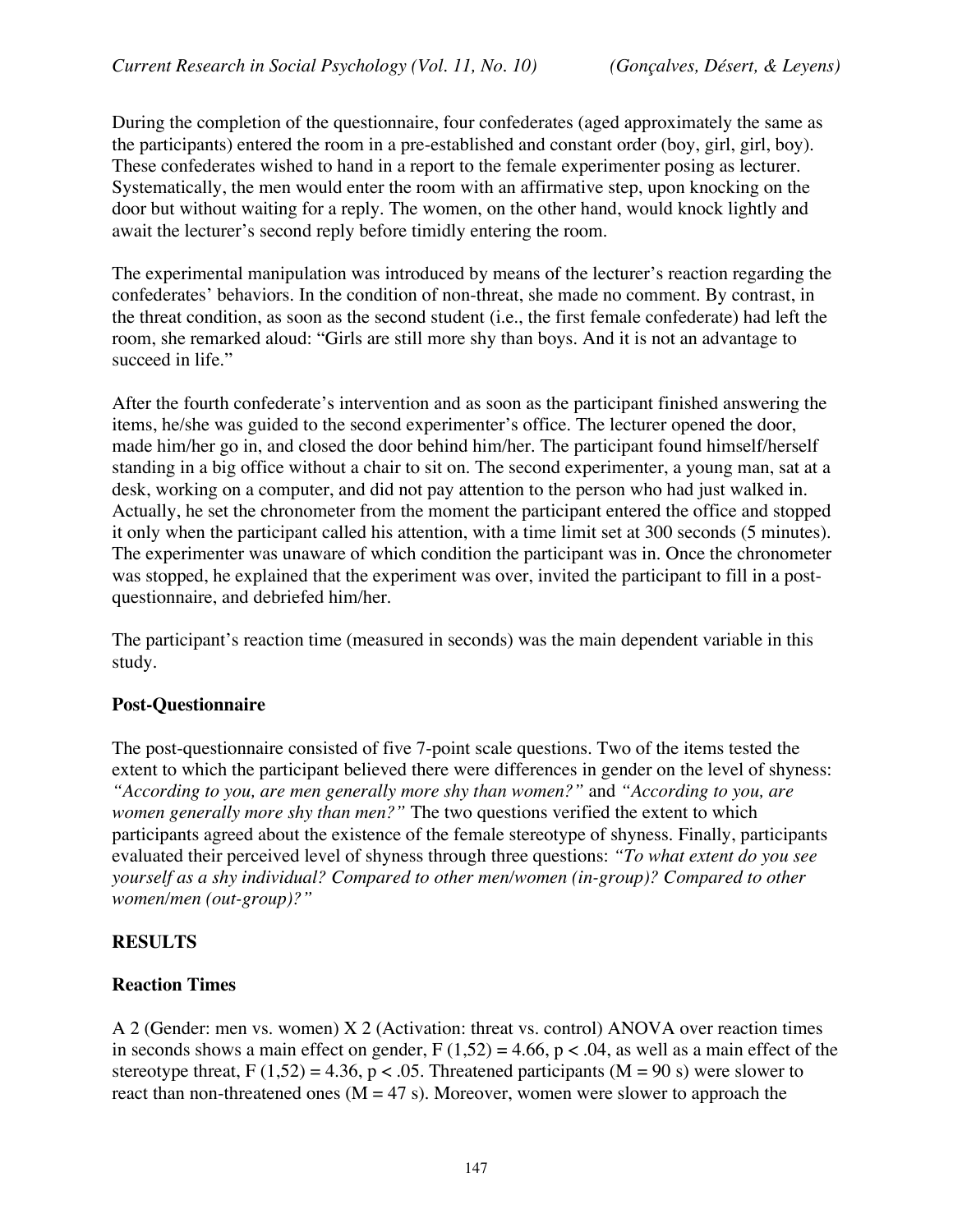experimenter than men  $(Ms = 90 s$  and 47 s for women and men, respectively). These two main effects are completely due to the interaction between the participants' gender and the stereotype threat,  $F(1, 52) = 10.09$ ,  $p < .004$ . The women under threat are much slower (M = 146 s) than all the other participants, who do not differ amongst themselves ( $Ms = 36$  s, 58 s, 35 s respectively for the women in non-threat, for the men in non-threat, and for the men under threat). (See Table 1.)

|                           | Female/No        |           | Female/Threat |           | Male/No threat   Male/Threat |           |           |           |
|---------------------------|------------------|-----------|---------------|-----------|------------------------------|-----------|-----------|-----------|
|                           | threat condition |           | condition     |           | condition                    |           | condition |           |
|                           | М                | <b>SD</b> | M             | <b>SD</b> | M                            | <b>SD</b> | M         | <b>SD</b> |
| <b>Reaction times</b>     | 36               | 29.3      | 146           | 139.7     | 58                           | 48.7      | 35        | 38.2      |
| Log(RTs)                  | 1.42             | .39       | 1.83          | .64       | 1.59                         | .42       | 1.34      | .44       |
| Stereotype acceptance     | 4.11             | 1.32      | 3.77          | 1.62      | 4.57                         | 1.04      | 3.85      | .83       |
| Self-perception           | 4.57             | 1.70      | 5.15          | 1.57      | 4.43                         | 1.79      | 4.15      | 1.63      |
| Self compared to ingroup  | 3.14             | 1.92      | 4.38          | 1.50      | 3.43                         | 1.87      | 3.38      | 1.76      |
| Self compared to outgroup | 4.29             | 1.86      | 4.54          | 1.76      | 4.64                         | 1.82      | 4.08      | 1.32      |

| Table 1. Means and Standard Deviations for Dependant Variables as a Function of |
|---------------------------------------------------------------------------------|
| <b>Partcipants' Gender and Threat Instructions</b>                              |

The data analyzed in the above ANOVA present a strong heterogeneity of the variance between the conditions, with a very important standard deviation for the condition of women-threat  $(SD =$ 140). In reality, under this condition, six participants out of 14 remained inactive for the maximum time limit allowed, i.e. 300 seconds, while no other participant in the other three conditions went over 151 sec. This delay, observed only amongst the threatened women, may certainly be interpreted as evidence of the efficacy of the manipulation. However, in order to overcome the problem of the heterogeneity of the variance, a logarithmic transformation was applied to the reaction times (this statistical method allows the weight of the extreme values to be limited). A new 2 X 2 ANOVA was applied on these figures. Only the interaction gender X threat remained significant,  $F(1,52) = 6.69$ ,  $p < .015$ . No other effect reached the limit of significance ( $ps > .10$ ).

## **Post-Questionnaire**

A series of 2 (man vs. woman) x 2 (threat vs. non-threat) ANOVAs were applied to the answers on the items in the post-questionnaire. The two items relative to the stereotype acceptance were combined into one single index  $(1 = \text{men are more}$  shy than women,  $7 = \text{women are more}$  shy than men). No main effect or interaction reached the level of significance,  $ps > 0.10$ . In general, participants preferred to remain in a neutral position  $(M = 4.1)$ .

As for the self-perception on the shyness issue, no main or interaction effect reached levels of significance on any of the three items. On the individual scale, the participants evaluated themselves as tending to be somewhat shy  $(M = 4.6)$ . The individual scores of shyness for the three items of self-perceptions did not correlate with the experimental conditions. They could therefore not be included in a mediational analysis with the results of reaction times, as the first condition necessary for this type of analysis was not fulfilled.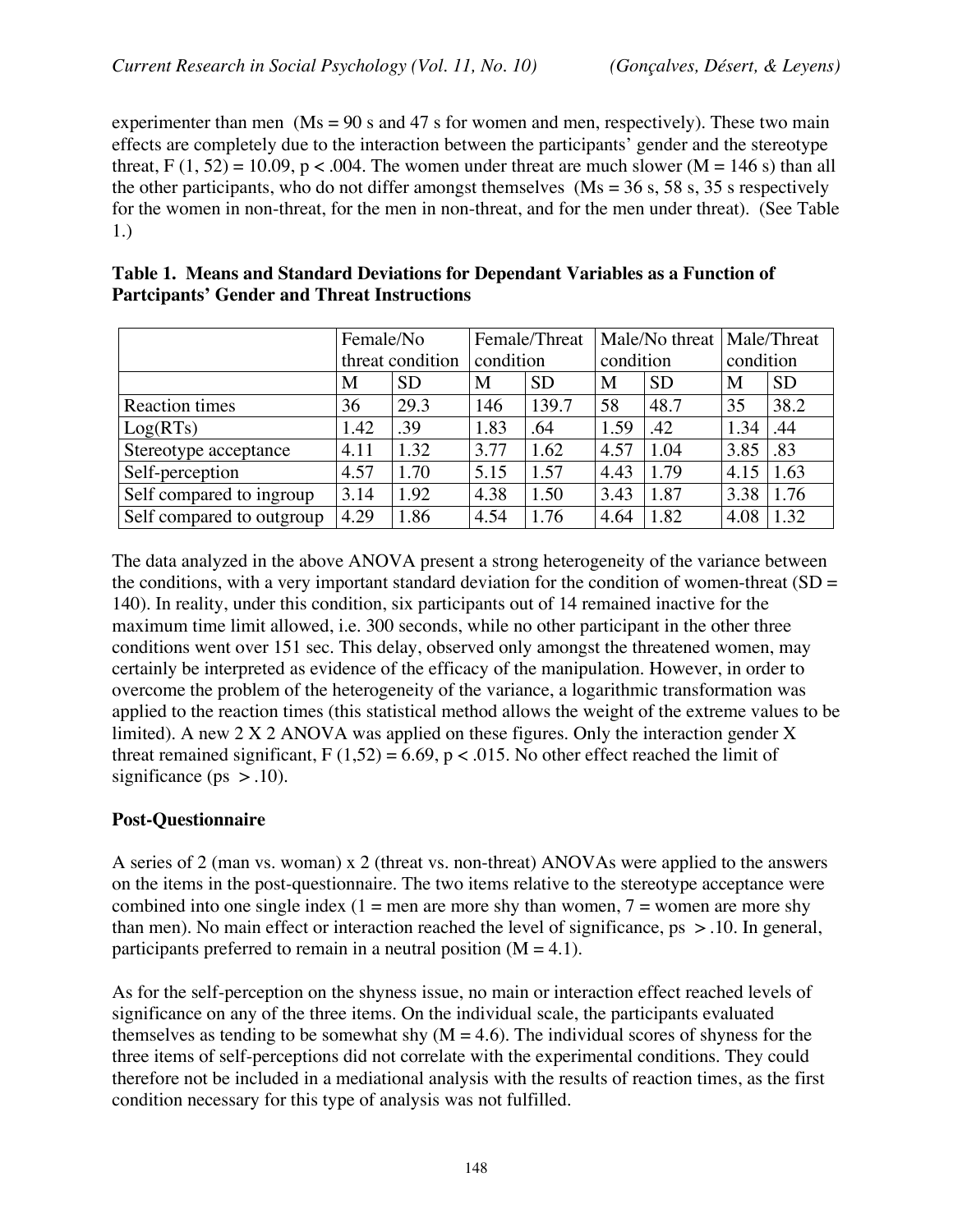## **DISCUSSION**

When male and female participants were made aware of the shy behavior of women, only female participants subsequently behaved in a shy manner, even though shyness had been presented as a disadvantage in life. We interpret this behavior as an effect of stereotype threat. Such finding was obtained despite the fact that female participants did not recognize the shyness stereotype for their group. The latter finding is not unique (see Leyens et al., 2000); often people refuse to recognize a stereotype targeting their group even when they know it exists. The stereotype of shyness among women is well known and it has even been documented that women who try to disconfirm it are negatively valued (Eagly, 1987).

Such findings strongly support the two aims of this research. First, we replicated in a natural context stereotype threat effects at the behavioral level (Stone et al., 1999). Second, and more importantly, the present results suggest that direct evaluative pressure is not necessary to obtain stereotype threat-like data. To our knowledge, it is the first time that such effect is obtained without evaluative pressure. Cohen and Garcia (2005) had reported similar data but they were either correlational or self-reported efficacy in a given domain rather than behaviours as such. In the research by these authors, it was sufficient that people felt threatened, chronically or through manipulation, by the negative stereotype of their group.

When trying to find a mediator for our results, we did not find evidence that behaviors of women were due to perceived threat. We had expected that the threat of a negative relevant stereotype would influence targets' self-perception. "Women are shy and I am a woman, therefore I am shy and I behave in a shy manner". This reasoning is akin to Bem's (1972) reinterpretation of cognitive dissonance in terms of self-perception. No support for self-perception was obtained. Such lack of finding is frequent in stereotype research where it is easier to find moderators than mediators of the phenomenon (Cadinu, Maass, Lombardo, & Frigerio, 2006).

## **CONCLUSION**

The present research generalizes previous findings about stereotype threat by the test of a motor behavior obtained in the absence of evaluative pressure. Unfortunately, it was not possible to find a mediator of the effect. While stereotype threat continues to look for mediators of its effects, we suggest that future research tries synthesizing this literature with the one on behavioral confirmation (Snyder, 1984) and on self-fulfilling prophecy (Merton, 1948). In the three cases, indeed, targets of relevant stereotypes construct their own reality, and they may do it for very different reasons.

## **REFERENCES**

Bem, S. L. (1972). Self-perception theory. In L. Berkowitz (Ed.), *Advances in experimental social psychology (Vol. 6)*. New York: Academic Press.

Bem, S. L. (1974). "The measurement of psychological androgyny." *Journal of Consulting and Clinical Psychology, 42:*155-162.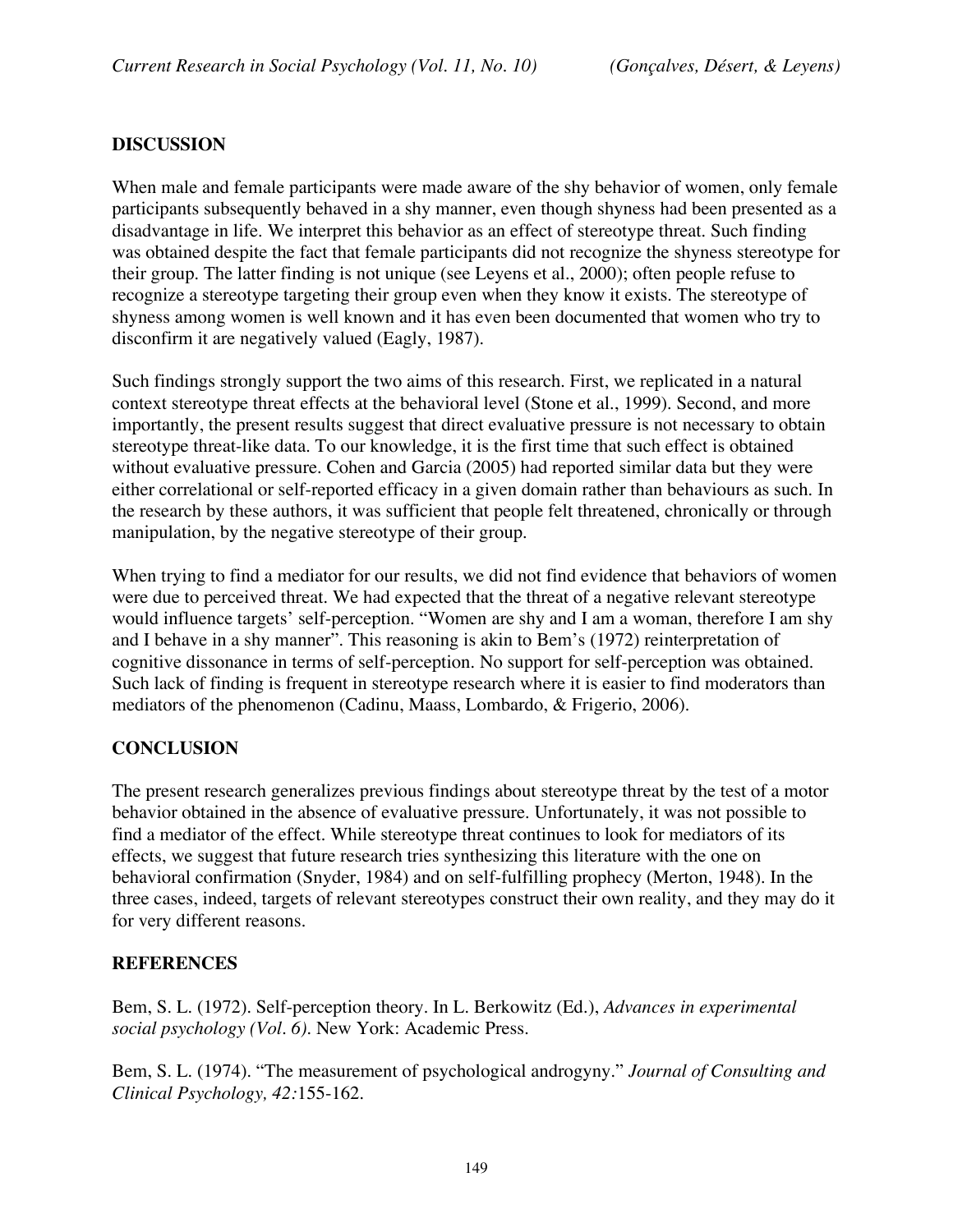Bosson, J. K., Haymovitz, E. L., & Pinel, E. C. (2004). "When saying and doing diverge: The effects of stereotype threat on self-reported versus non-verbal anxiety." *Journal of Experimental Social Psychology, 40*:247-255.

Cadinu, M., Maass, A., Frigerio, S., Impagliazzo, L., & Latinotti, S. (2003). "Stereotype threath: The effect of expectancy on performance." *European Journal of Social Psychology, 33:*267-285.

Cadinu, M., Maass, A., Lombardo, M., & Frigerio, S. (2006). "Stereotype threat: the moderating role of Locus of Control beliefs". *European Journal of Social Psychology, 36*:183-197.

Cohen, G. L., & Garcia, J. (2005). " 'I am us': Negative stereotypes as collective threats". *Journal of Personality and Social Psychology, 89*:566-582.

Croizet, J.-C., & Claire, T. (1998). "Extending the concept of stereotype threat to social class: The intellectual underperformance of students from low socioeconomic backgrounds." *Personality and Social Psychology Bulletin, 24*:588-594.

Croizet, J.-C., Després, G., Gauzins, M.-E., Huguet, P., Leyens, J.-Ph., & Meot, A. (2004). "Stereotype threat undermines intellectual performance by triggering a disruptive mental load." *Personality and Social Psychology Bulletin, 30*:721-731.

Désert, M., Gonçalves, G., Leyens, J.-Ph. (2005). "Stereotype threat effects upon behavior: The role of actual control." Manuscript submitted for publication.

Duval, S., & Wicklund, R. A. (1972). *A theory of objective self-awareness*. New York: Academic Press.

Eagly, A. H. (1987). *Sex differences in social behavior: A social-role interpretation*. New Jersey: Erlbaum.

Leyens, J.-Ph., Désert, M., Croizet, J.-C., & Darcis, C. (2000). "Stereotype Threat: Are lower status and history of stigmatization preconditions of stereotype threat?" *Personality and Social Psychology Bulletin, 26*:1189-1199.

Lovaglia, M. J., Youngreen, R., Lucas, J. W., Nath, L. E., Rustrom, E., & Willer, D. (2004). "Stereotype threat and differential expected consequences: Explaining group differences in mental ability scores". *Sociological Focus, 37*:107-125.

Merton, R. K. (1948). "The self-fulfilling prophecy." *Antioch Review, 8*:193-210.

Schmader, T., & Johns, M. (2003). "Converging evidence that stereotype threat reduces working memory capacity." *Journal of Personality and Social Psychology, 85*:440-452.

Snyder, M. (1984). When belief creates reality. In L. Berkowitz (Ed.), *Advances in experimental social psychology* (Vol. 18, pp. 248-306). New York: Academic Press.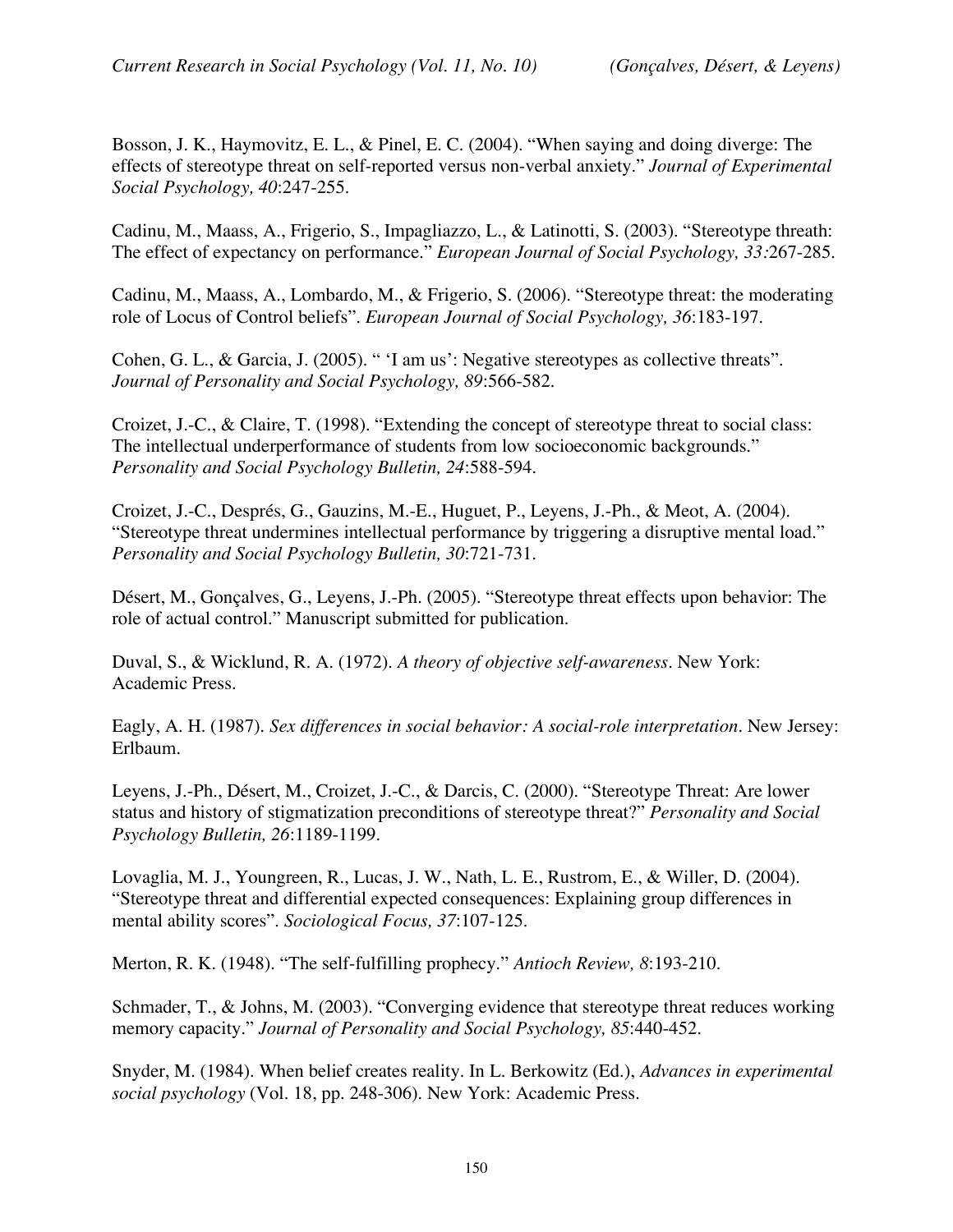Spencer, S. J., Steele, C.M., & Quinn, D. (1999). "Under suspicion of inability: Stereotype threat and women's math performance." *Journal of Experimental Social Psychology, 35*:4-28.

Stangor, C., Carr, C., & Kiang, L. (1998). "Activating stereotypes undermines task performance expectations." *Journal of Personality and Social Psychology, 35:*4-28.

Steele, C. M., & Aronson, J. (1995). "Stereotype threat and the intellectual test performance of African Americans." *Journal of Personality and Social Psychology, 69*:797-811.

Stone, J., Lynch, C. I., Sjomeling, M., & Darley, J. M. (1999). "Stereotype threat effects on Black and White athletic performance." *Journal of Personality and Social Psychology, 77*:1213- 1227.

Wheeler, S. C., & Petty, R. E. (2001). "The effects of stereotype activation on behavior: A review of possible mechanisms." *Psychological Bulletin, 127*:797-826.

## **APPENDIX: CORRELATION MATRIX (PEARSON CORRELATIONS)**

|          | Mean  |       |        |        |        |          |         |         |
|----------|-------|-------|--------|--------|--------|----------|---------|---------|
|          | 68,62 | 88,45 | 0.00   | $.86*$ | .23    | .18      | .18     | .10     |
|          | 1,54  | 0,51  | $.86*$ | 1.00   | .25    | .18      | 12      |         |
|          | 4,08  | 1,24  | .23    | .25    | 1.00   | .01      | $-.01$  | .07     |
| $\Delta$ | 4,57  | 1,67  | .18    | .18    | .01    | $1.00\,$ | $.50^*$ | $.47^*$ |
|          | 3,57  | 1,79  | .18    | .12    | $-.01$ | $.50^*$  | 1.00    | .26     |
|          | 4,39  | .68   | 10     | 15     | .07    |          | 26      | 0.00    |

\* significant at  $p < .01$  level (two-tailed)

1= Reaction times

- $2 = Log(RTs)$
- $3 =$ Stereotype acceptance
- $4 = Self-perception$

 $5 = Self$  compared to ingroup

 $6 =$  Self compared to outgroup

## **AUTHORS' NOTE**

This research was supported for the Foundation for Science and Technology, and by the ESF (III Community Support Framework Programme).

## **AUTHOR BIOGRAPHIES**

Gabriela Gonçalves is assistant at the Universiy of Algarve, Faro, Portugal. Her research interests deal with stereotype threat, self-efficacy, and interpersonal attraction, especially in organizational contexts. Her e-mail address is: ggoncalves@ualg.pt